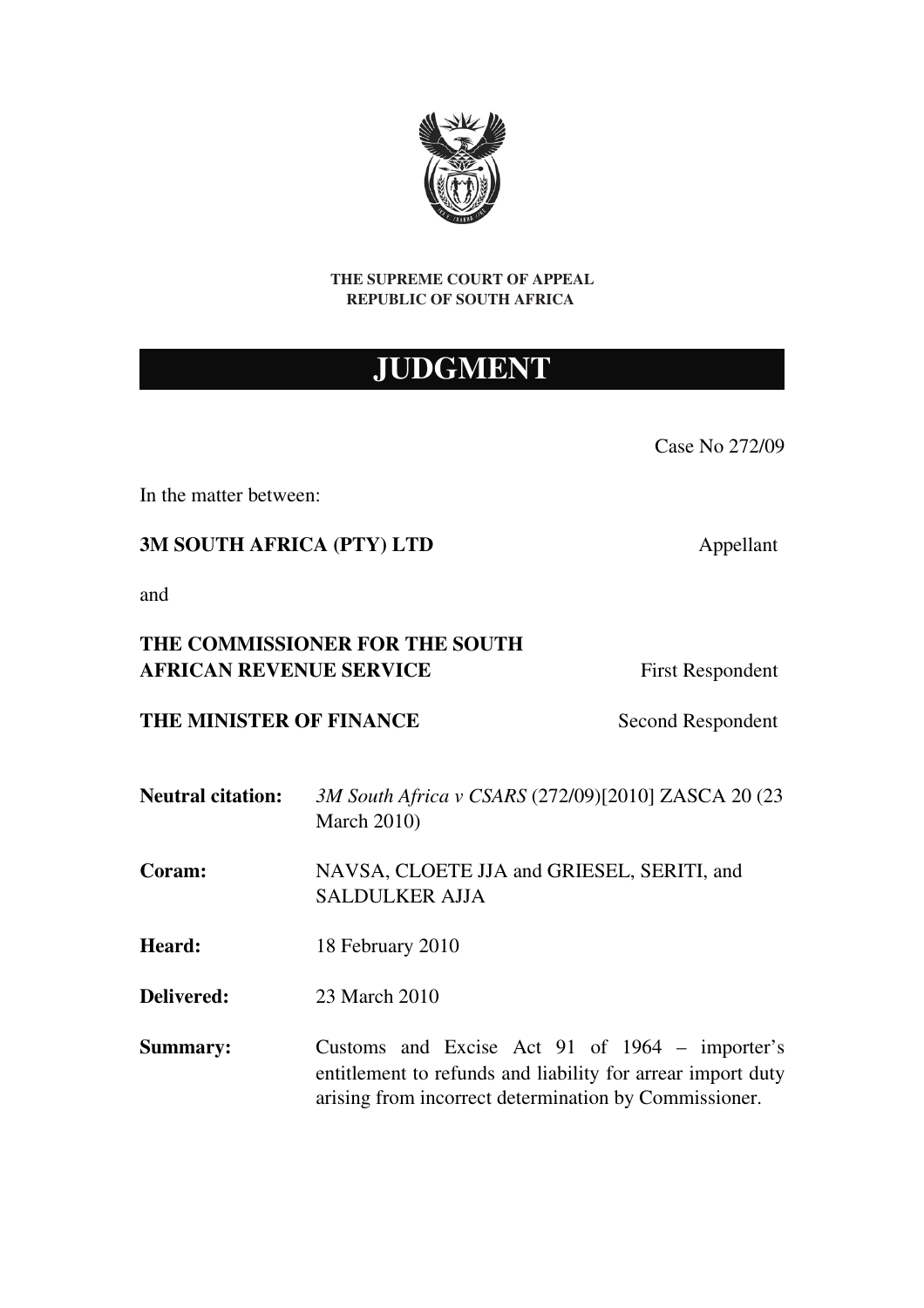<u> 1989 - Johann Barn, amerikan besteman besteman besteman besteman besteman besteman besteman besteman bestema</u>

**On appeal from:** The North Gauteng High Court, Pretoria (Louw J) sitting as court of first instance):

- 1. The appeal is upheld to the following extent:
- 1.1 Paragraph 2 of the order of the high court is set aside and replaced with the following:
	- '2.1 Prayer 3.2 of the notice of motion is dismissed together with the costs incurred in respect of the relief set out in that paragraph.
	- 2.2 It is declared that the amount of customs duty (R3 598 971,70) and interest thereon (R1 890 959,72), demanded from the applicant in the first respondent's letter of demand dated 10 August 2007 (annexure FA27 to the founding affidavit) is not payable by the applicant to the first respondent.'
- 1.2 Paragraph 3.4 of the order of the high court is amended to read:
	- '3.4 pay the applicant's costs incurred in respect of the relief set out in paragraphs 2.2, 3.1, 3.2 and 3.3 above, such costs to include the costs consequent upon the employment of two counsel.'
- 2. The first respondent is ordered to pay the costs of the appeal, including the costs of two counsel.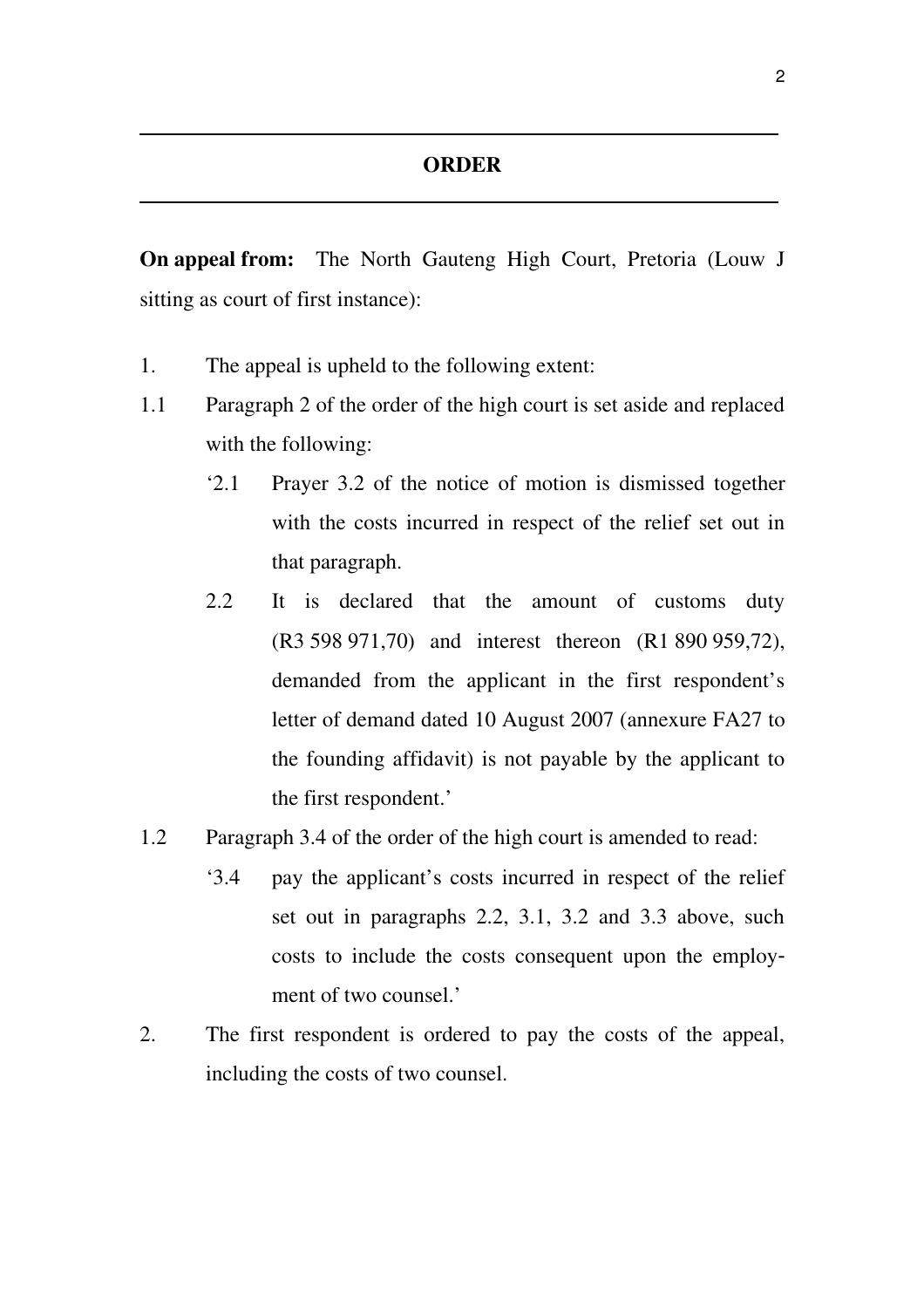## **JUDGMENT**

<u> 1989 - Johann Harry Harry Harry Harry Harry Harry Harry Harry Harry Harry Harry Harry Harry Harry Harry Harry</u>

GRIESEL AJA (NAVSA and CLOETE JJA, SERITI and SALDUKER AJJA concurring):

[1] The appellant launched an application in the North Gauteng High Court, Pretoria against the first respondent, the Commissioner for the South African Revenue Service ('the Commissioner'), for declaratory and ancillary relief based on certain provisions of the Customs and Excise Act 9[1](#page-2-0) of 1964 ('the Act').<sup>1</sup> The application succeeded in part and, with leave of the high court, the appellant appeals to this court against those parts of the order in respect of which it was unsuccessful.<sup>[2](#page-2-1)</sup>

[2] The appeal concerns, on the one hand, the appellant's entitlement to refunds of customs duty paid on certain imported goods and, on the other hand, its liability for unpaid customs duty allegedly owing in respect of such goods. In respect of both issues the classification system created by Schedule 1 to the Act and the determination of the appropriate classification by the Commissioner play a pivotal role. However, it is not necessary for purposes of this appeal to embark upon the intricacies of tariff classification which, according to the deponent to the Commissioner's answering affidavit, is 'notoriously difficult'.<sup>[3](#page-2-2)</sup> In this case, the Commissioner, during April 1991, determined a tariff heading,

<span id="page-2-1"></span><span id="page-2-0"></span><sup>&</sup>lt;sup>1</sup> The Minister of Finance was originally joined as the second respondent, but played no further role in the litigation after the appellant's challenge to the constitutionality of s 76B of the Act was abandoned. 2 The judgment of the high court has been reported as *3M SA (Pty) Ltd v The Commissioner for the South African Revenue Service* 2009 JDR 0481 (GNP).

<span id="page-2-2"></span><sup>&</sup>lt;sup>3</sup> As to the process of classification, see eg International Business Machines SA (Pty) Ltd v *Commissioner for Customs and Excise 1985 (4) SA 852 (A) at 863G–864C. See also CSARS v Fascination Wigs (Pty) Ltd* [2010] ZASCA 6 para 9 and the cases referred to therein.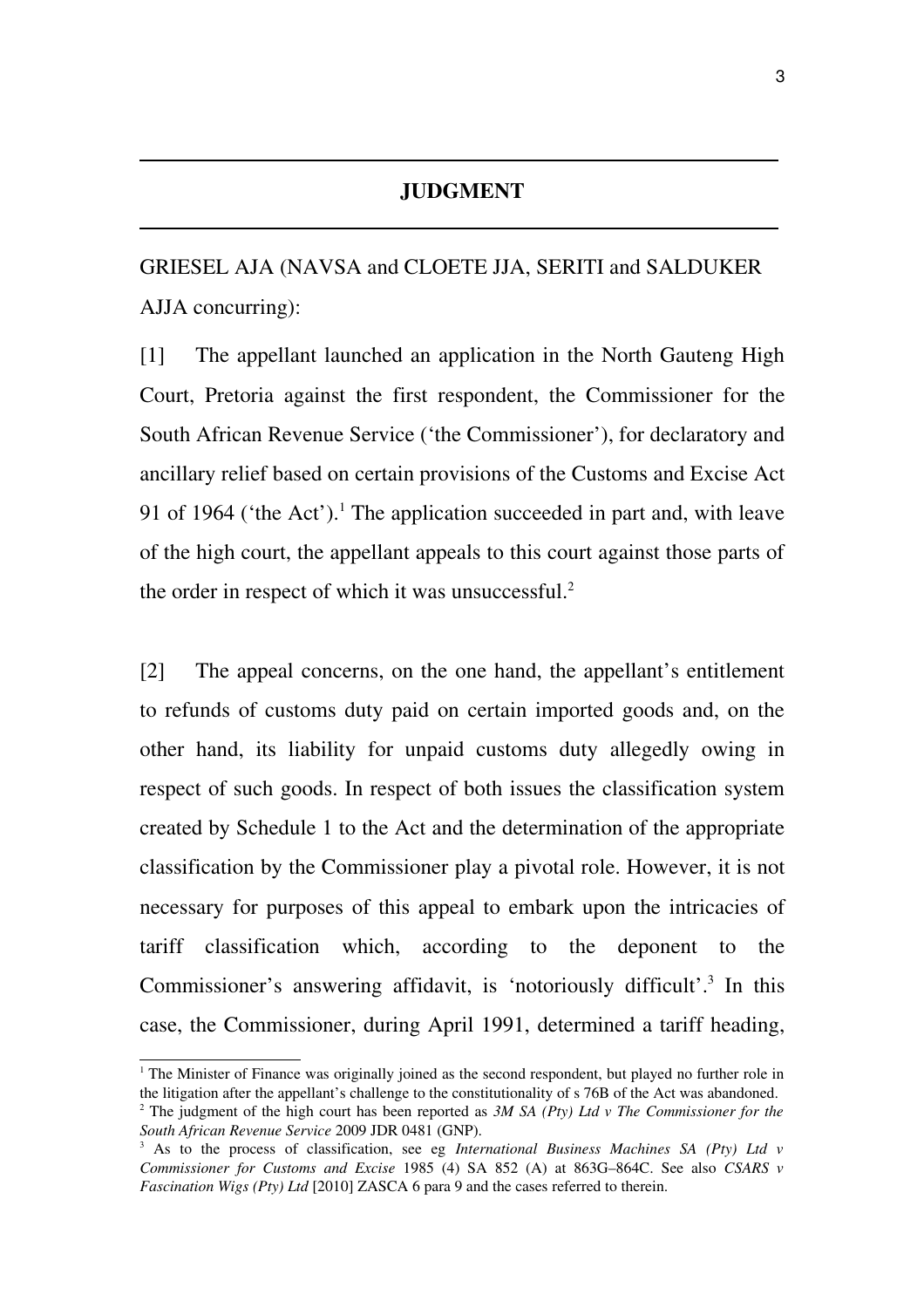under which the goods in question were categorised, attracting customs duty at a rate of 20%. It is common cause that this determination was incorrect. It was eventually corrected many years later, in 2006. What we are concerned with are the consequences of the new determination, made with retrospective effect.

## Statutory framework

 $[3]$  In terms of  $s\ 47(1)$  of the Act customs duty is payable on all imported goods in accordance with the provisions of Schedule 1. In Part 1 of the Schedule all goods generally handled in international trade are systematically divided into numerous tariff headings and subheadings. The tariff subheading within which imported goods fall determines the rate at which the goods attract payment of customs duty (if any). Many of the tariff subheadings provide that the goods specified may be imported free of customs duty.

[4] In terms of  $s \frac{47(9)(a)(i)}{2}$  the Commissioner may in writing determine the tariff headings, tariff subheadings or tariff items or other items of any Schedule under which any imported goods shall be classified. Determinations are subject to appeal to the high court having jurisdiction, which appeals must be prosecuted within a period of one year from the date of the determination.[4](#page-3-0)

[5] A determination may also be amended, withdrawn, or another determination substituted for it with retrospective effect. Where the original determination was made in bona fide error of law or of fact (as

<span id="page-3-0"></span><sup>4</sup> Section [47\(9\)\(e\)](http://dojcdnoc-ln1/nxt/gateway.dll/jilc/kilc/egqg/ttqg/utqg/3mjh#16) and (f). For a very recent example of such an appeal, see *CSARS v Fascination Wigs* above.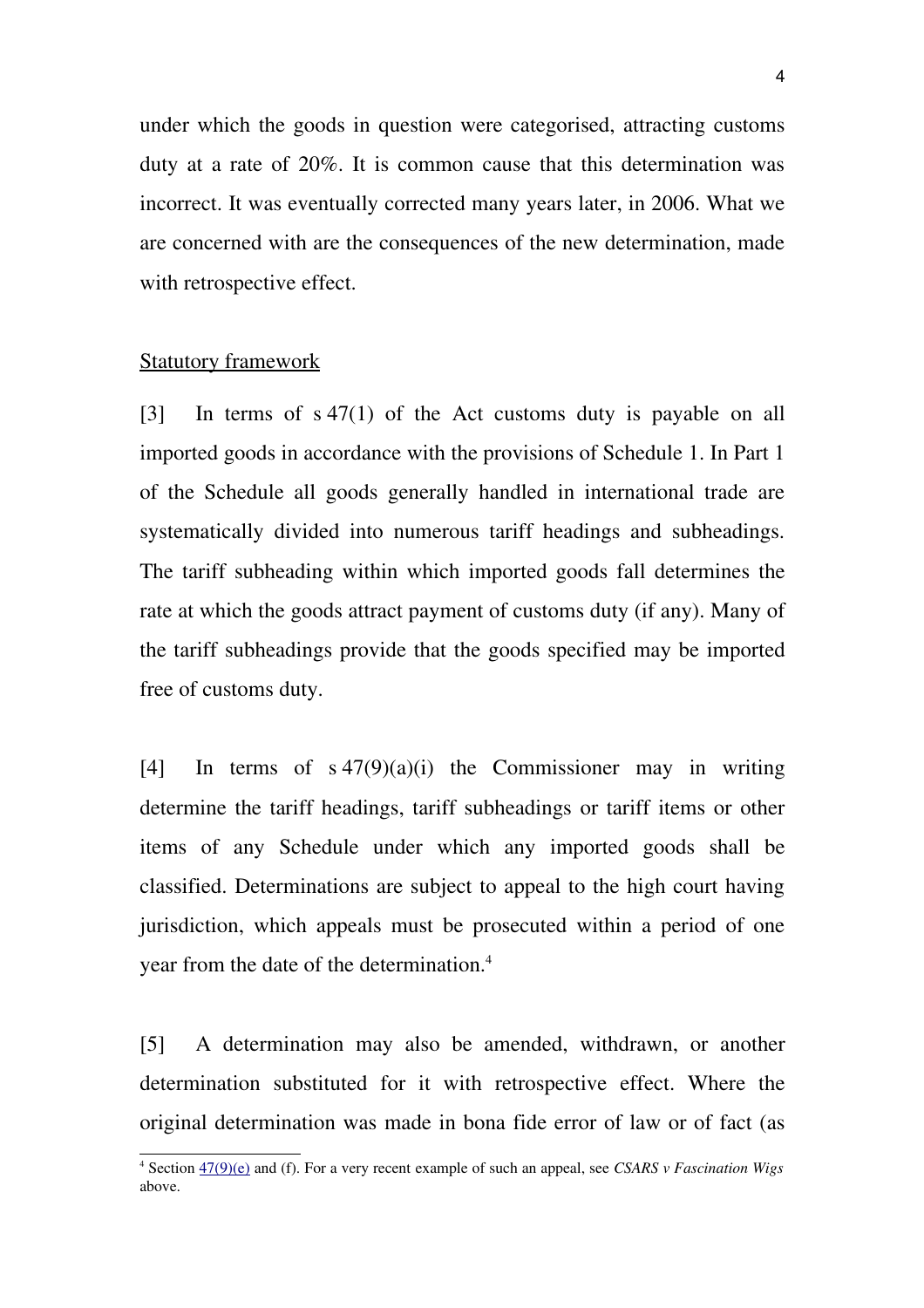happened in this instance), a new determination may be made with effect from the date of the original determination.<sup>[5](#page-4-0)</sup> Alternatively, the amended determination may be made with effect from the date of the amendment of the previous determination or the date of the new determination.[6](#page-4-1)

[6] A proviso to s  $47(9)(d)$  that is particularly relevant to the present enquiry reads as follows:

'Provided that whenever any amendment of a determination or a new determination is effective from a date resulting in the person to whom the determination was issued –

- (a) being entitled to a refund of duty, such refund shall be subject to the provisions of section 76B;
- (b) retrospectively incurring an increased liability for duty, such liability shall . . . be limited to goods entered for home consumption during a period of two years immediately preceding the date of such amendment or new determination.'

[7] The material portions of s 76B to which reference is made in the first proviso quoted above reads as follows:

 $(1)$  Notwithstanding any other provision of this Act, ... where any person becomes entitled to any refund or drawback of duty –

- (a) in the case of any determination, new determination or amendment of any such determination in terms of section  $47(9)$ ..., such refund shall be limited to –
	- (i) a refund in respect of goods entered for home consumption during a period of two years immediately preceding the date of such determination, new determination or amendment, whichever date occurs last; . . . and
	- (ii) any application for such refund which is received by the Controller within a period of 12 months from the date of –

<span id="page-4-0"></span><sup>&</sup>lt;sup>5</sup> Section  $47(9)(d)(ii)(cc)$ .

<span id="page-4-1"></span><sup>&</sup>lt;sup>6</sup> Section  $47(9)(d)(ii)(dd)$ .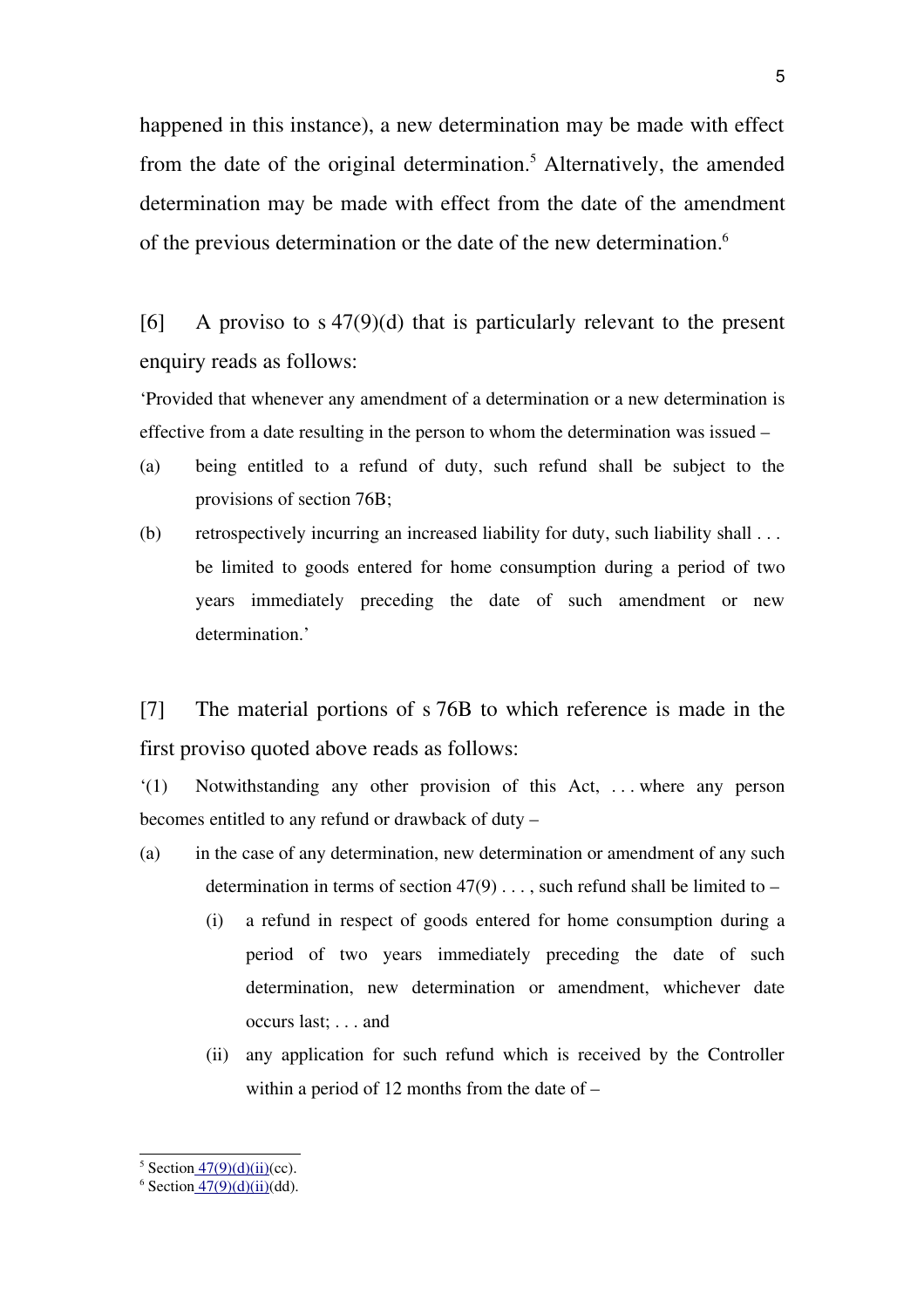(aa) such determination, new determination or amendment of a determination...'

#### Factual background

[8] The appellant has been conducting business as an importer of Interam Brand mats ('the mats') since June 1990. These mats are made up, inter alia, of ceramic fibre mineral wool which is used, after presscutting thereof into shapes, in the manufacture of automotive catalytic converters for exhaust emission control systems. All such converters were destined for the export market, but the appellant was not responsible for either the manufacture or the export thereof.

[9] On 11 June 1990, acting in accordance with the provisions of  $s$  47(9)(a)(i), the Commissioner determined the mats to be classifiable under tariff subheading 6806.90.90 of Part 1 of the Schedule ('the 1990 determination'). The effect of this determination was that no customs duty was payable in respect of the imported mats.

[10] However, less than a year later, in terms of a new tariff determination, dated 9 April 1991 ('the 1991 determination'), the Commissioner amended his earlier decision and determined the mats to fall under tariff subheading 6806.10, with the result that customs duty at a rate of 20% became payable in respect of the imported mats as from that date.

[11] On 4 July 1992 the appellant obtained registration as a rebate store for purposes of importing the mats under a full rebate of duty in terms of Rebate Item 470.03 in Part 3 of Schedule 4 to the Act. The effect thereof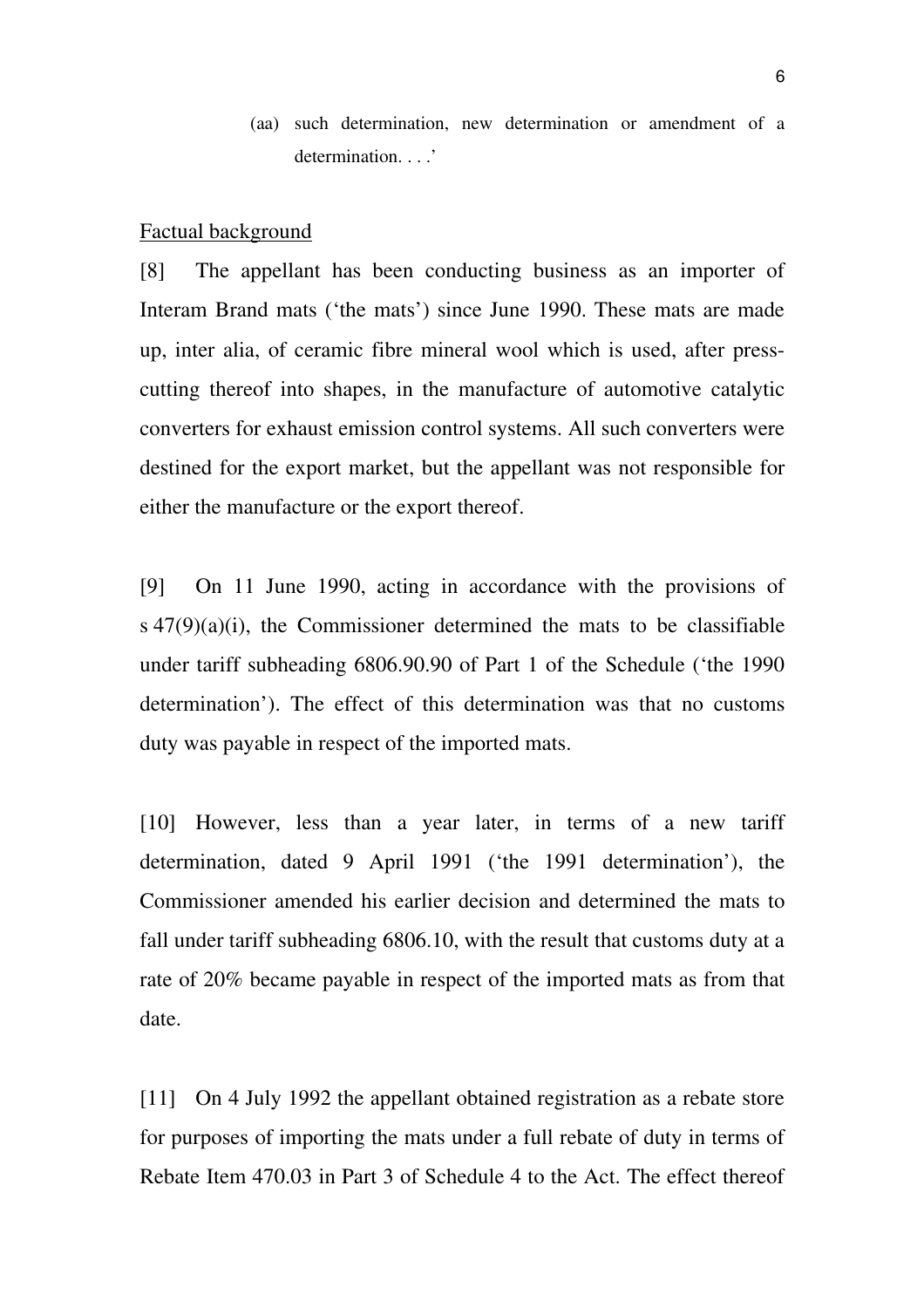was that as long as the applicant complied with the rebate conditions, it paid no customs duty in respect of the mats. Two of those conditions were that the goods imported had to be used for the processing and manufacture of goods for export and the manufactured goods had to be exported within 12 months from date of entry thereof.

[12] During January 2003, after an inspection by two SARS officials of the appellant's records, the Commissioner issued a letter of demand to the appellant for payment of an amount of some R27 million in respect of, inter alia, underpayment in customs duty and value-added tax ('VAT'). As emerged subsequently, the demand was based on a contention that no proof that the mats had been used in compliance with the relevant rebate requirements had ever been furnished to the Commissioner, with the result that the duty and VAT payable in respect of the mats should have been paid by the appellant.

[13] On 25 March 2003, no doubt prompted by the Commissioner's letter of demand, the appellant applied to the Commissioner for a new tariff determination in respect of the mats. However, on 22 April 2003 the Commissioner again determined the imported mats to fall under tariff heading 6806.10 ('the 2003 determination'), at that stage attracting customs duty at the rate of 15%.

[14] The appellant made further representations to the Commissioner to change this determination, but on 25 September 2005 the Commissioner reaffirmed the 2003 determination.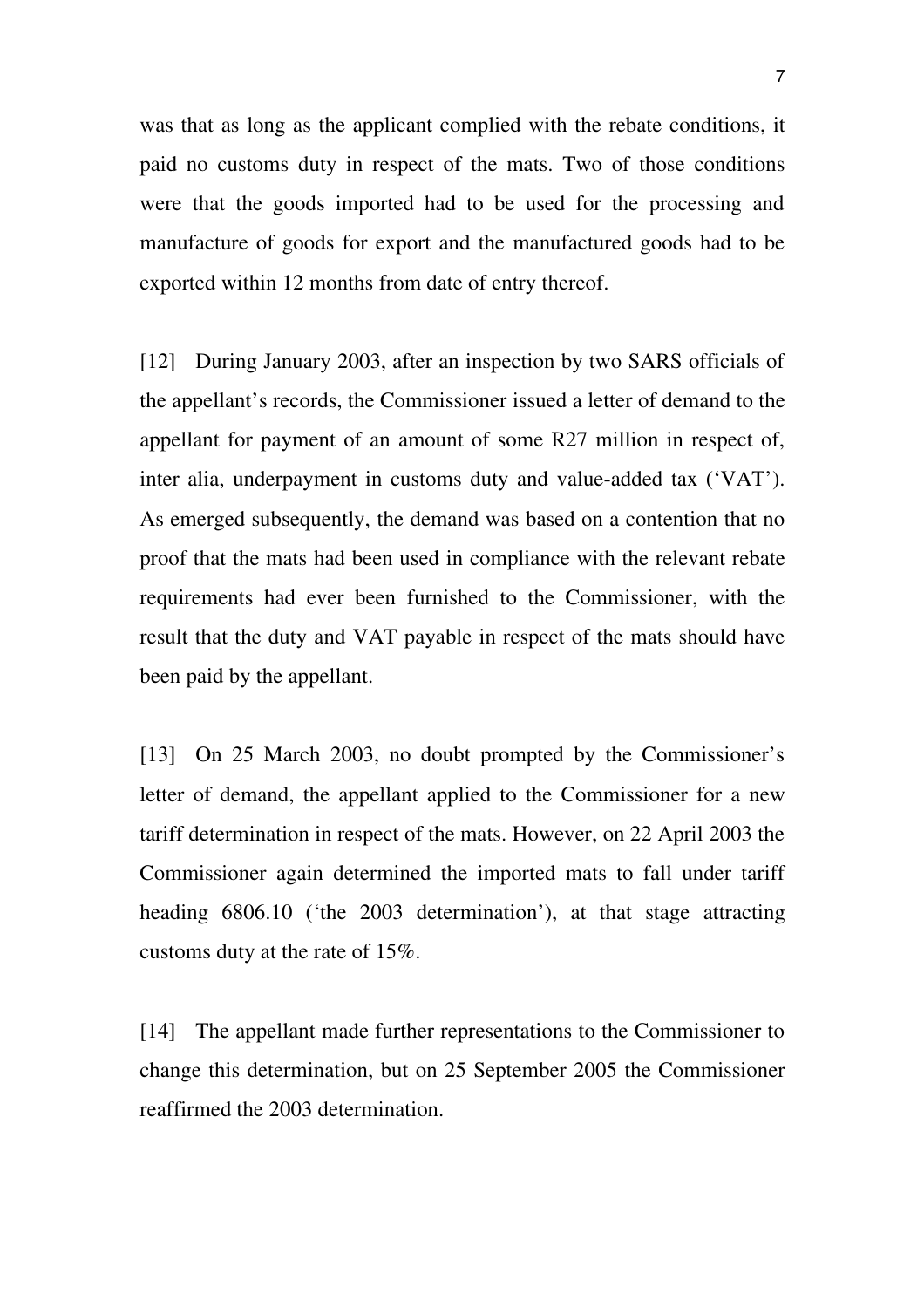[15] In the meantime there had been a parallel exchange of correspondence between the parties arising from the Commissioner's letter of demand issued in January 2003. Certain further information and documentation was requested on behalf of the Commissioner, some of which was furnished by the appellant. Many meetings also took place which, however, did not resolve the differences between the parties. Having considered the information furnished by the appellant, the Commissioner, on 22 November 2005, issued an amended letter of demand, claiming payment of some R16,4 million. Written reasons for the decision were requested by the appellant and furnished by the Commissioner.

[16] During January 2006 the parties agreed to refer the determination issue to the World Customs Organisation ('WCO') for a non-binding advisory 'ruling'. On 21 November 2006, after receipt of the WCO's 'ruling', the Commissioner amended the classification of the imported mats from subheading 6806.10 to 6806.90.90 ('the 2006 determination'), ie the determination contended for by the appellant. This decision reinstated the earlier position that no customs duty was payable in respect of the imported mats. With regard to the effective date of the new determination, the Commissioner stated that the determination would take effect as from 22 April 2003, ie the date of the 2003 determination. He did so, however, in ignorance of the earlier 1991 determination. Having been made aware of the true position, the Commissioner ultimately, in the answering affidavit in the present proceedings, conceded that the effective date of the 2006 determination ought to be 9 April 1991. He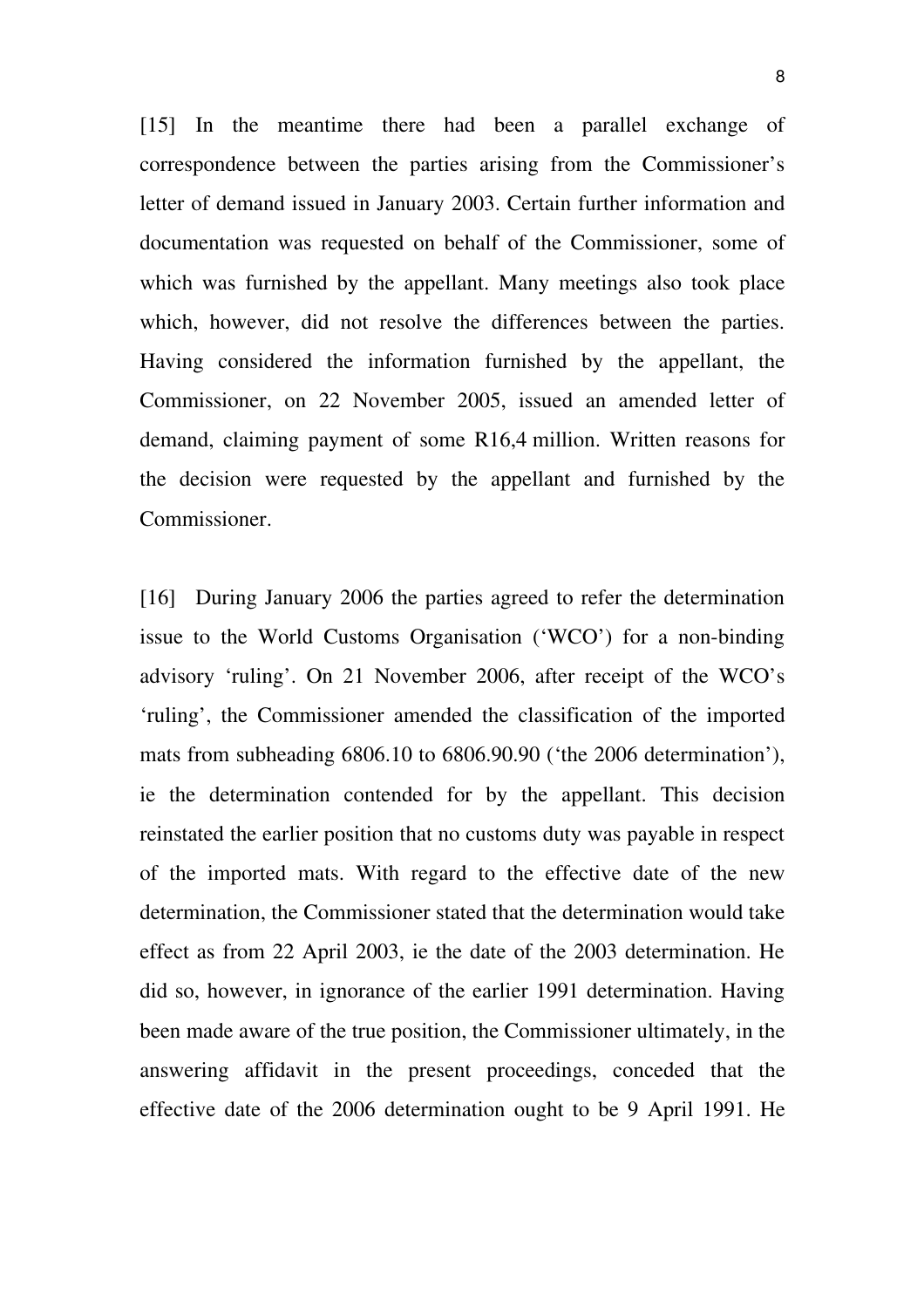accordingly did not oppose the appellant's claim for a *mandamus* to that effect.

[17] In a letter dated 10 August 2007, the Commissioner informed the appellant of its rights arising from the 2006 determination, in particular, its right to claim refunds of duties paid in respect of all goods imported 'during the two years immediately preceding the 2006 determination, ie from 22 November 2004 until 21 November 2006'. At the same time, the Commissioner reiterated his earlier demand in respect of underpayment of customs duty, based on the appellant's alleged failure to furnish proof that the mats had been used in compliance with the relevant rebate conditions during the period 1 November 2000 until 1 February 2002. In the circumstances, the Commissioner was holding the appellant liable for payment of a reduced amount of some R11,9 million.

[18] The appellant took issue with the Commissioner's contentions. In launching its application in the high court, the appellant accordingly sought an order (in prayer 1 of the notice of motion) –

 $\ldots$  declaring that on a proper interpretation of s  $47(9)(d)(ii)(cc)$  and s 76B of the Customs and Excise Act, 91 of 1964, the Applicant is entitled to refunds in respect of importations of the imported mats . . . for the period 1 March 2002 to 20 November 2004'.

The corollary to this declarator was a claim (prayer 3.2) for payment of refunds in the amount of R8,8 million in respect of the same period. (The appellant's further claim (in prayer 3.1) for a refund in the amount of R4,5 million in respect of the period 21 November 2004 to 20 November 2006, together with interest, was not contested by the Commissioner.) Finally, the appellant also sought an order (prayer 7), 'that the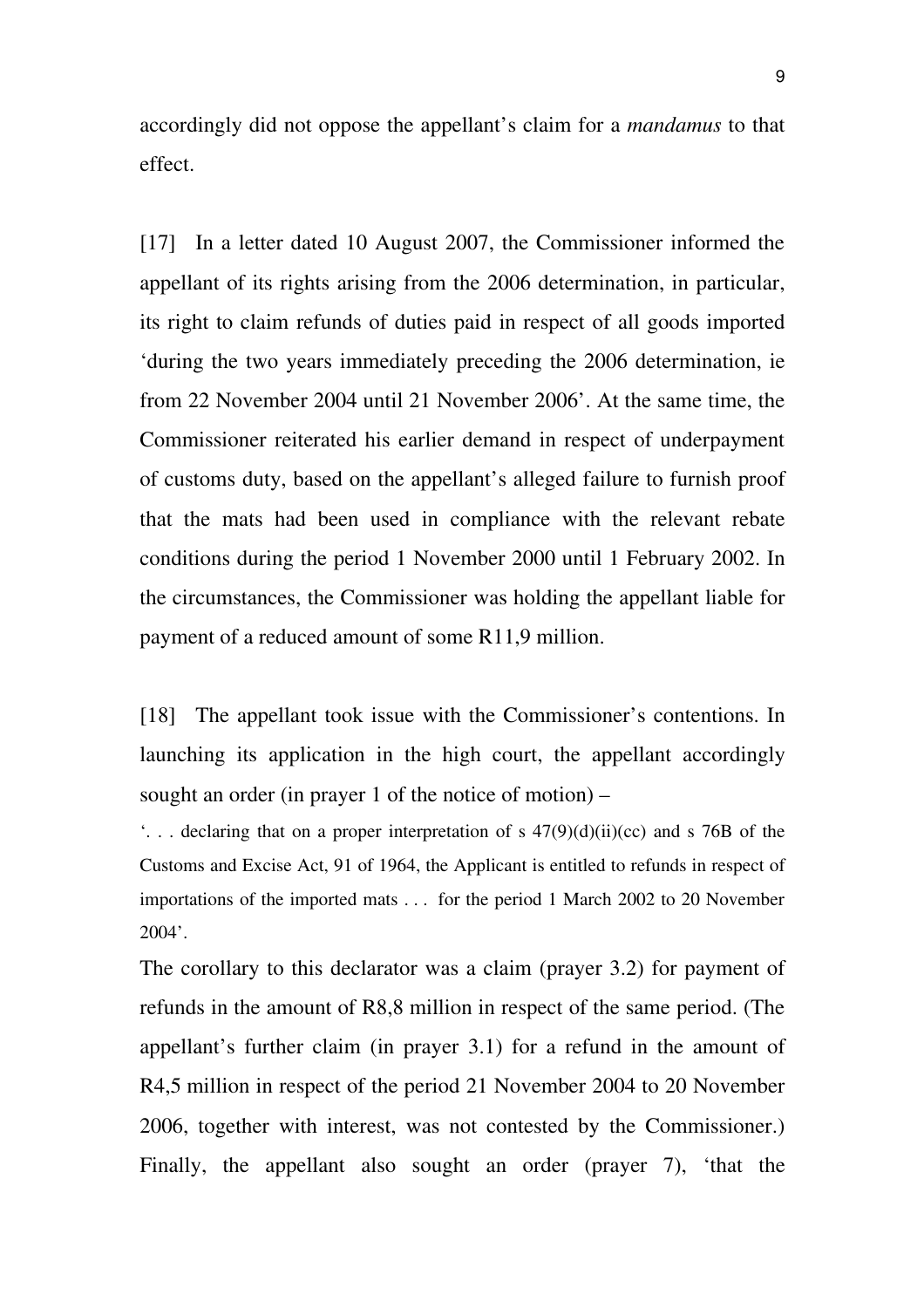[Commissioner's] letter of demand dated 10 August 2007 ... be reviewed and set aside and that it be declared that the amount demanded therein is not payable by the [appellant] to the [Commissioner]'. (By the time the matter came to be argued in the high court, the appellant had narrowed down the relief in prayer 7 by claiming an order declaring that the amount of customs duty and interest thereon, demanded from the appellant in the letter of demand of 10 August 2007, is not payable by the appellant.)

[19] The high court held that the appellant was not entitled to the declarator claimed in prayer 1 in respect of the full period, but that its claim was limited to the period 21 November 2004 to 20 November 2006, ie the two-year-period immediately preceding the 2006 determination. It accordingly dismissed the claim for refunds arising during the earlier period (prayer 3.2) and also dismissed the claim in terms of prayer 7.

[20] What falls to be decided in this appeal are the questions (a) whether or not the appellant is entitled to a further refund of customs duty in respect of the period 1 March 2002 to 20 November 2004; and (b) whether or not the appellant is liable for payment of the additional duty and interest as claimed by the Commissioner in his letter of demand, dated 10 August 2007.

## Appellant's entitlement to refunds

[21] This claim must be determined with reference to the provisions of s  $76B(1)(a)$  $76B(1)(a)$ , which have been quoted above,<sup>7</sup> more specifically the

<span id="page-9-0"></span><sup>7</sup> Para 7 above.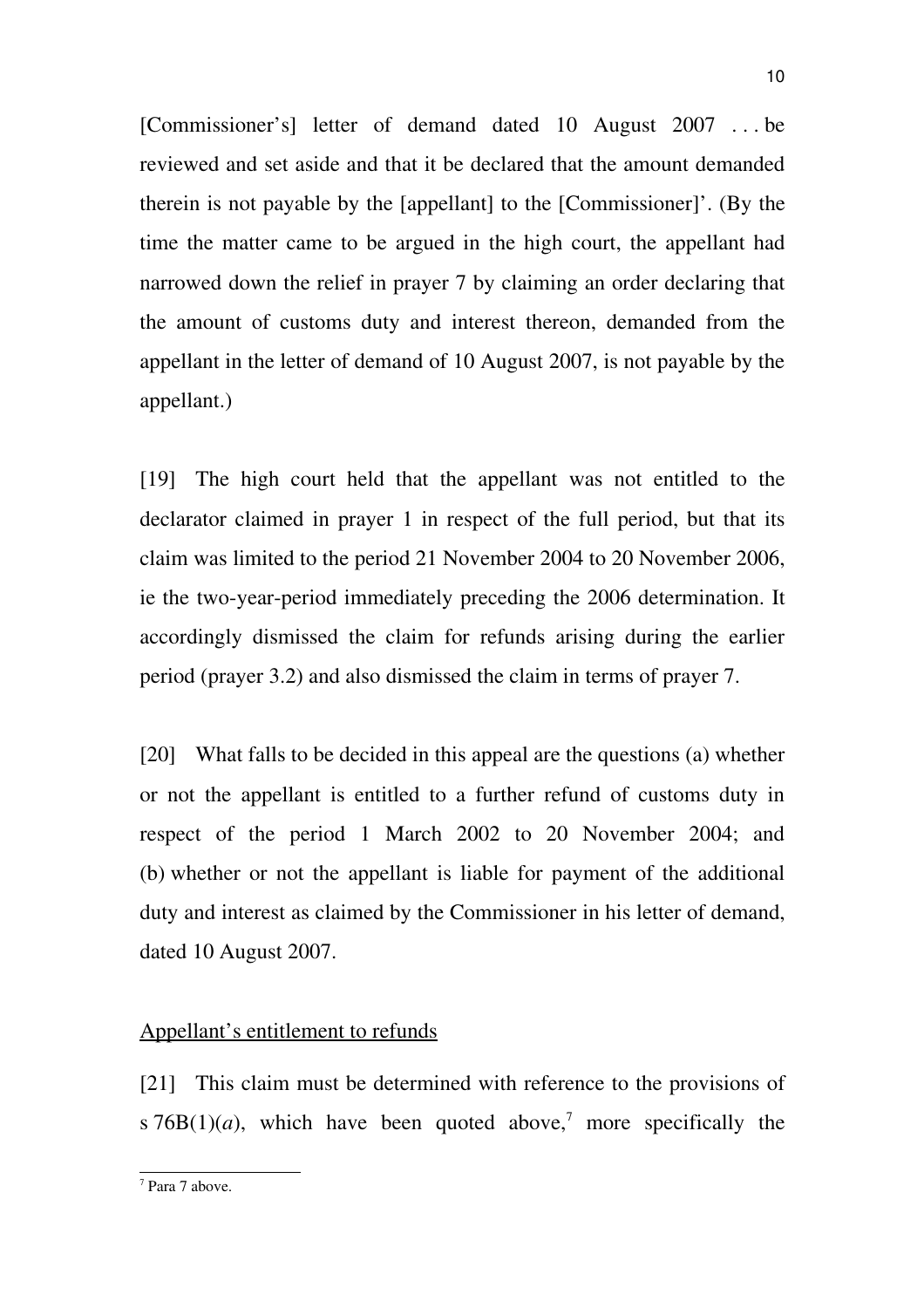expression 'the date of such determination'<sup>[8](#page-10-0)</sup> as it appears in that paragraph. The appellant contended that those words refer to the *effective date* of the 2006 determination, which is 9 April 1991. In the result, so it was contended, the two year period contemplated by para (a) is to be calculated as from 9 April 1989. The Commissioner, on the other hand, took up the attitude that the words in question refer to the date when the 2006 determination was made, ie 21 November 2006.

## [22] The high court upheld the Commissioner's interpretation, reasoning as follows:

'It was at the forefront of the legislature's mind that there could be effective dates going back many years, and it immediately made the right of recovery subject to section 76B, which imposes a limit of two years. Secondly, whereas the terms "with effect from" and "effective from a date" have just been used, and the concept of effective date is being dealt with, it is striking to note that there is no reference to effective date or the word effective in the relevant part of section 76B to which the proviso refers.'[9](#page-10-1)

After quoting the relevant portions of s 76B, referred to above, the learned judge proceeded as follows:<sup>[10](#page-10-2)</sup>

'The phrase highlighted above, namely "the date of such determination" is clear and has to be given its usual meaning. The date of the relevant determination is 21 November 2006. I find it obvious that the legislature would have used the concept of effective date in section  $76B(1)(a)(i)$  if that was intended. If the Act was intended to limit the right of refund not to the period of two years preceding the date on which the determination was made, but to a period of two years preceding the effective date thereof, it would have stated so.

<span id="page-10-0"></span><sup>8</sup> Afrikaans: 'die datum van sodanige bepaling'.

<span id="page-10-1"></span><sup>9</sup> Judgment para 22.

<span id="page-10-2"></span><sup>10</sup> Paras 24–26.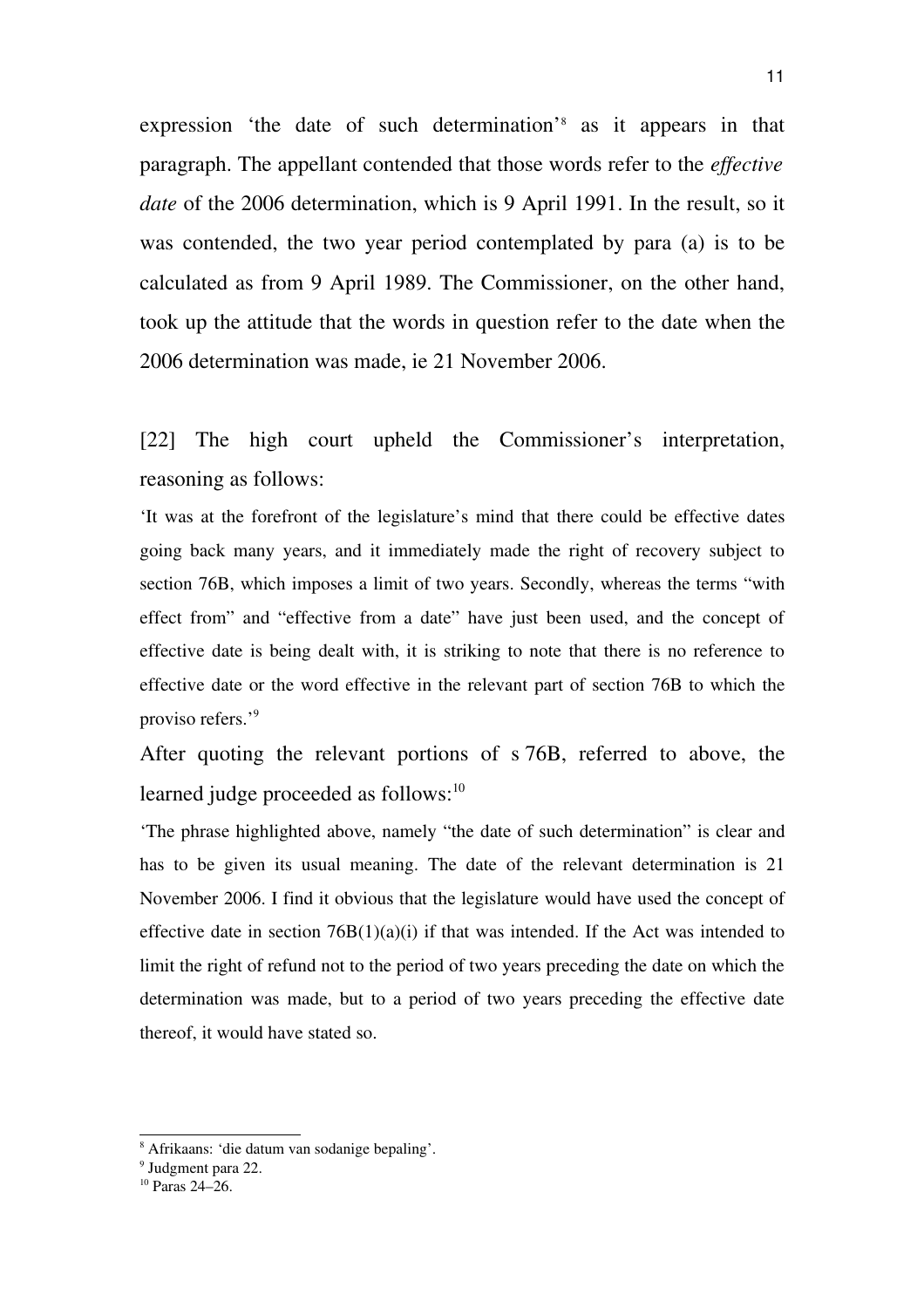The applicant protests that this construction leads to unjust, even absurd, consequences. Pointing to various letters and memos exchanged between the parties and their legal representatives during the process of having the determination amended, it is argued that the first respondent now profits by its own delay, ie by not having made the correct determination much earlier, ie at a stage when the applicant first protested that the classification was wrong. The process of arriving at the redetermination of 21 November 2006 included a detailed submission on behalf of the applicant by South African Customs & Trade Specialists CC dated 10 August 2005 and an eventual referral of the issue to the World Customs Organisation (WCO) by agreement between the parties during about January 2006. It was after the WCO's "determination" that the first respondent amended the tariff determination during November 2006.

The short answer to these arguments of the applicant is that it was at all times open to the applicant to appeal the wrong determination and so limit its loss. The proviso to  $s \, 76B(1)(a)(i)$  ... makes it clear that in the case of any appeal against a determination, the two-year period shall be calculated from the date of such appeal, ie the two years preceding the date of the appeal. The applicant did not appeal any of the wrong determinations, namely: 9 April 1991, 22 April 2003 and 22 September 2005.'

The learned judge accordingly concluded 'that the plain meaning of the relevant part of s 76B is clear and that no absurd consequences follow'.<sup>[11](#page-11-0)</sup>

[23] Before us, counsel for the appellant assailed the reasoning of the high court and reiterated the main argument that, on the Commissioner's interpretation, he can deprive the appellant of its right to refunds by simply delaying (for whatever reason) the decision to correct the determination.

<span id="page-11-0"></span><sup>&</sup>lt;sup>11</sup> Judgment para 28.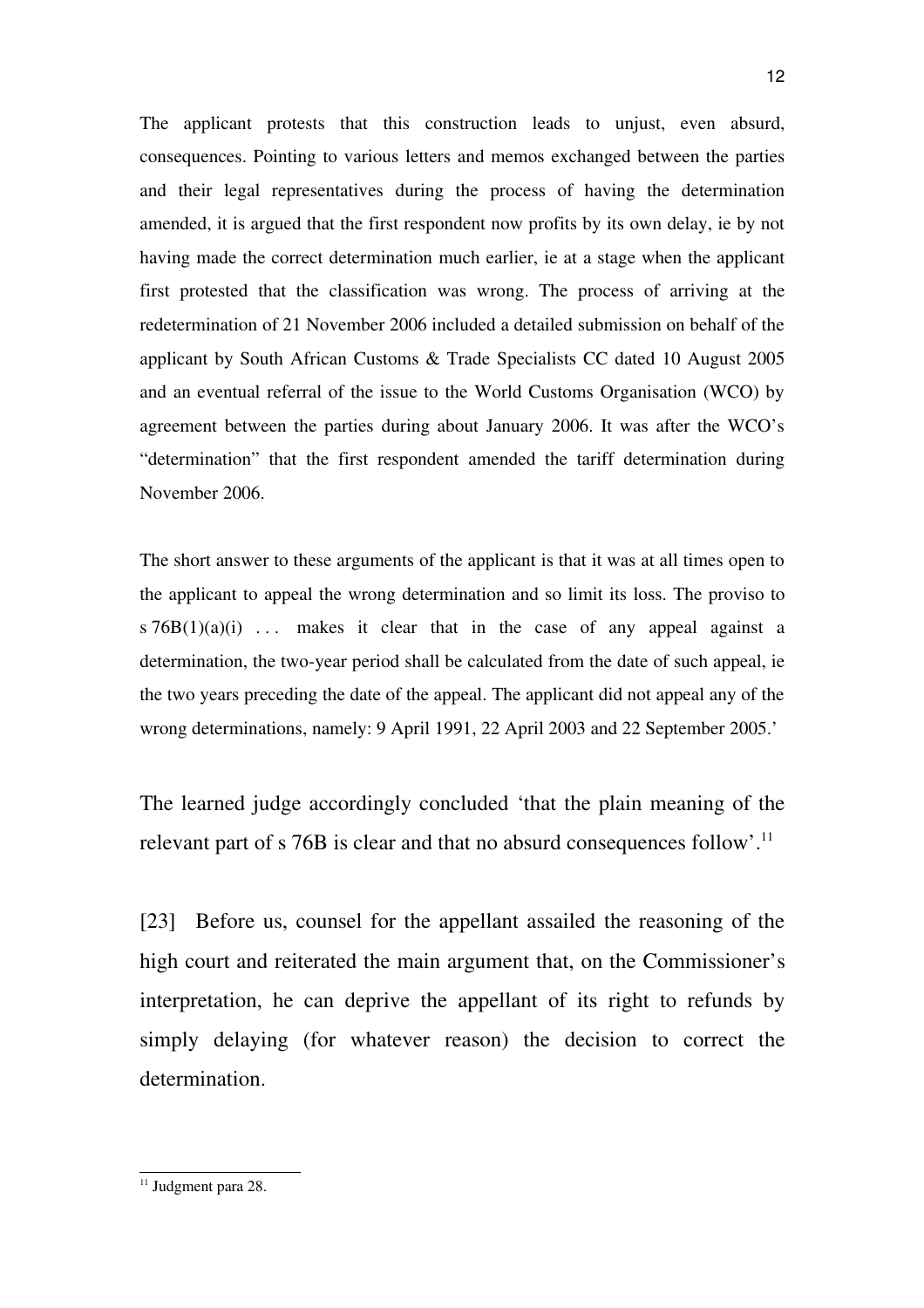[24] I am unpersuaded by this argument. As rightly pointed out by the high court,  $12$  it was at all times open to the applicant to appeal the wrong determination in terms of s 47(9)(e) and so limit its loss. It is thus clear that a disgruntled importer can, at least to this extent, curtail any delay on the part of the Commissioner. Counsel has been unable to point to any absurd consequences that will flow from adopting the high court's interpretation of the expression 'the date of such determination' and I am unable to find any. I am satisfied that the interpretation of  $s$  76B advocated by the Commissioner and adopted by the high court is indeed the correct one.

[25] I am fortified in this conclusion by the fact that the expression 'the date of such determination' is used, not only in sub-paragraph (i) of s  $76B(1)(a)$ , but also in the very next sub-paragraph (ii), where an application for a refund is required to be received within a period of 12 months from 'the date of such determination'. It is a well-established principle of statutory interpretation that ordinarily the same words and phrases in a statute bear the same meaning.[13](#page-12-1) As it was put by Kriegler J in *S v Dlamini; S v Dladla & others; S v Joubert; S v Schietekat*: [14](#page-12-2)

'It is of course most unusual to find one and the same expression used in one and the same statute but not bearing a consistent meaning. In our law the Legislature is presumed to use language consistently and one would deviate from the presumption with great hesitation and only if driven to do so, for example, because to do otherwise would lead to manifest absurdity or would clearly frustrate the manifest intention of the lawgiver.'

<span id="page-12-0"></span> $12$  In para 26 of the judgment, quoted above.

<span id="page-12-1"></span><sup>&</sup>lt;sup>13</sup> See 25(1) Lawsa (1st reissue) para 335 and the cases cited in n 1.

<span id="page-12-2"></span> $14$  1999 (4) SA 623 (CC) para 47 (footnotes omitted).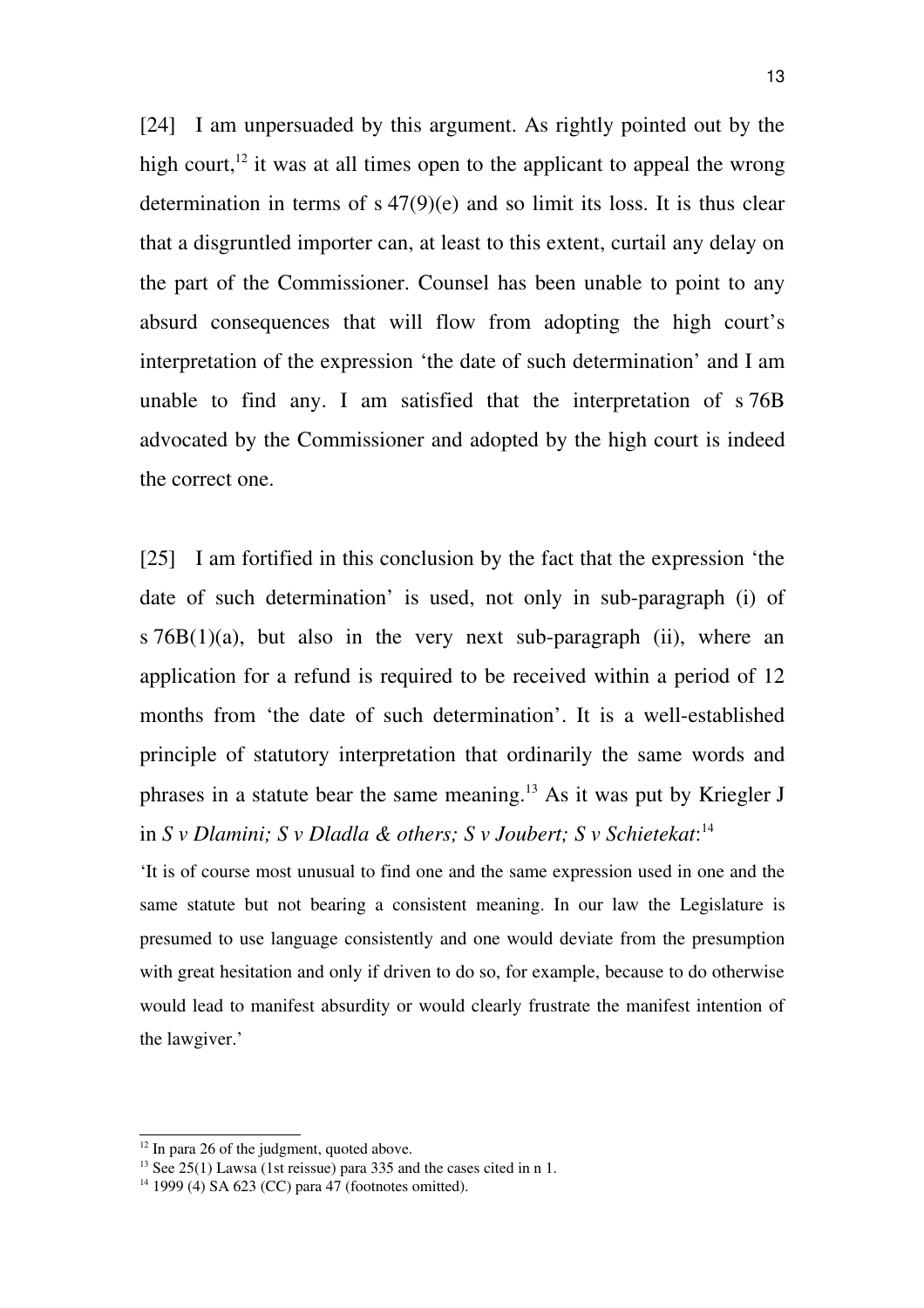[26] If the appellant's interpretation were to be applied to the expression 'date of such determination' in both sub-paragraphs, namely to refer to the 'effective date', then it would lead to the absurd result that, in the present context, the application for a refund should have been submitted within 12 months from the effective date, in other words by not later than 9 April 1992, whereas the new determination was only made in November 2006. Faced with this incongruity, counsel for the appellant was constrained to urge the court to depart from the ordinary principle referred to above and to attach a different meaning to the expression in the two consecutive sub-paragraphs, namely by interpreting the expression as referring to 'the effective date' in sub-para (i), but to 'the date the determination was issued' in sub-para (ii).

[27] In my view, a departure from the general principle is not warranted, either by the clear wording of the relevant provisions or by the context in which it appears. If the Commissioner's interpretation is applied to both sub-paragraphs, no absurdity follows. Then it simply means that the appellant is entitled to a refund for a period of two years preceding the date upon which the new determination is made and that its claim for a refund must be received within a period of 12 months from such date. The appellant's interpretation, on the other hand, could potentially give rise to liability going back many years (as in this instance), which would be in conflict with the manifest purpose of s 76B, namely to limit claims for refunds.<sup>[15](#page-13-0)</sup>

<span id="page-13-0"></span><sup>&</sup>lt;sup>15</sup> See eg the heading to s 76B, which reads: 'Limitation on the period for which refund and drawback claims will be considered and the period within which applications therefor must be received by the Controller'.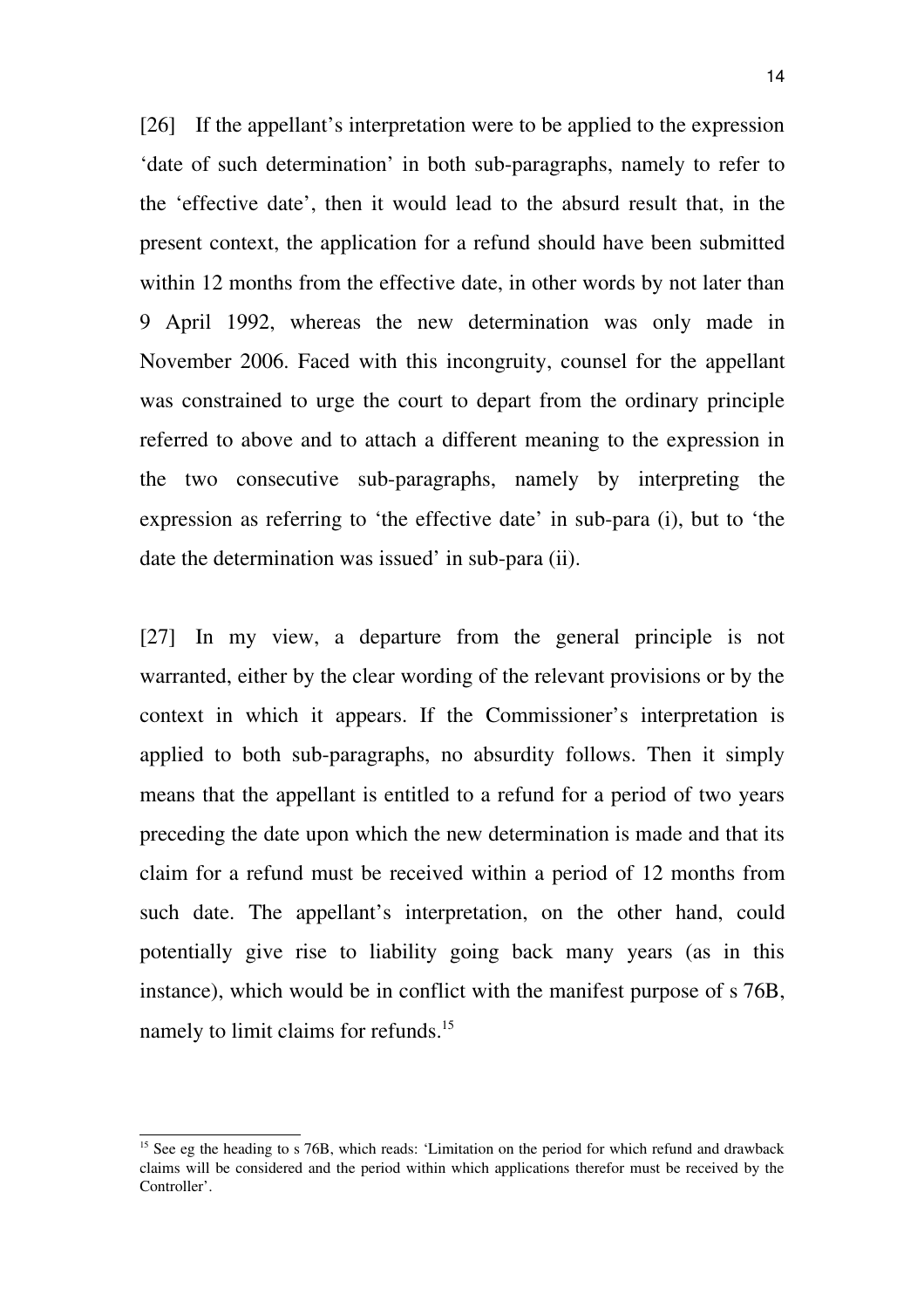[28] It follows, in my view, that the first leg of the appeal cannot succeed.

## Appellant's liability to pay customs duty

[29] I now turn to consider the question whether the appellant is liable to pay arrear customs duty plus interest, as claimed by the Commissioner in his amended letter of demand, dated 7 August 2007. With regard to this aspect of the matter, the high court held as follows:

'Whether this amount [ie the additional refunds claimed] is payable to the applicant depends on an interpretation of the Act, specifically section 47(9)(d) and section 76B(1)(a)(i) thereof. *The interpretation of these sections will also determine whether the amount of R11.8 million claimed by the first respondent during August 2007 is payable*.'[16](#page-14-0)

[30] In my opinion, the high court erred in holding that the fate of the first claim necessarily determines the fate of the second claim or that s 76B has anything to do with the second claim. It is clear that s 76B expressly deals with refunds only and *not* with liability for additional customs duty. For an answer to the latter question one has to look elsewhere.

[31] Before doing so, however, it is necessary first to deal with a preliminary objection raised on behalf of the Commissioner, based on the provisions of the Promotion of Administrative Justice Act 3 of 2000 ('PAJA'). It was argued that the August 2007 letter of demand was only a further demand for payment of an amount that had become payable by virtue of the January 2003 and November 2005 letters of demand. It was

<span id="page-14-0"></span><sup>&</sup>lt;sup>16</sup> Judgment para 15 (my emphasis).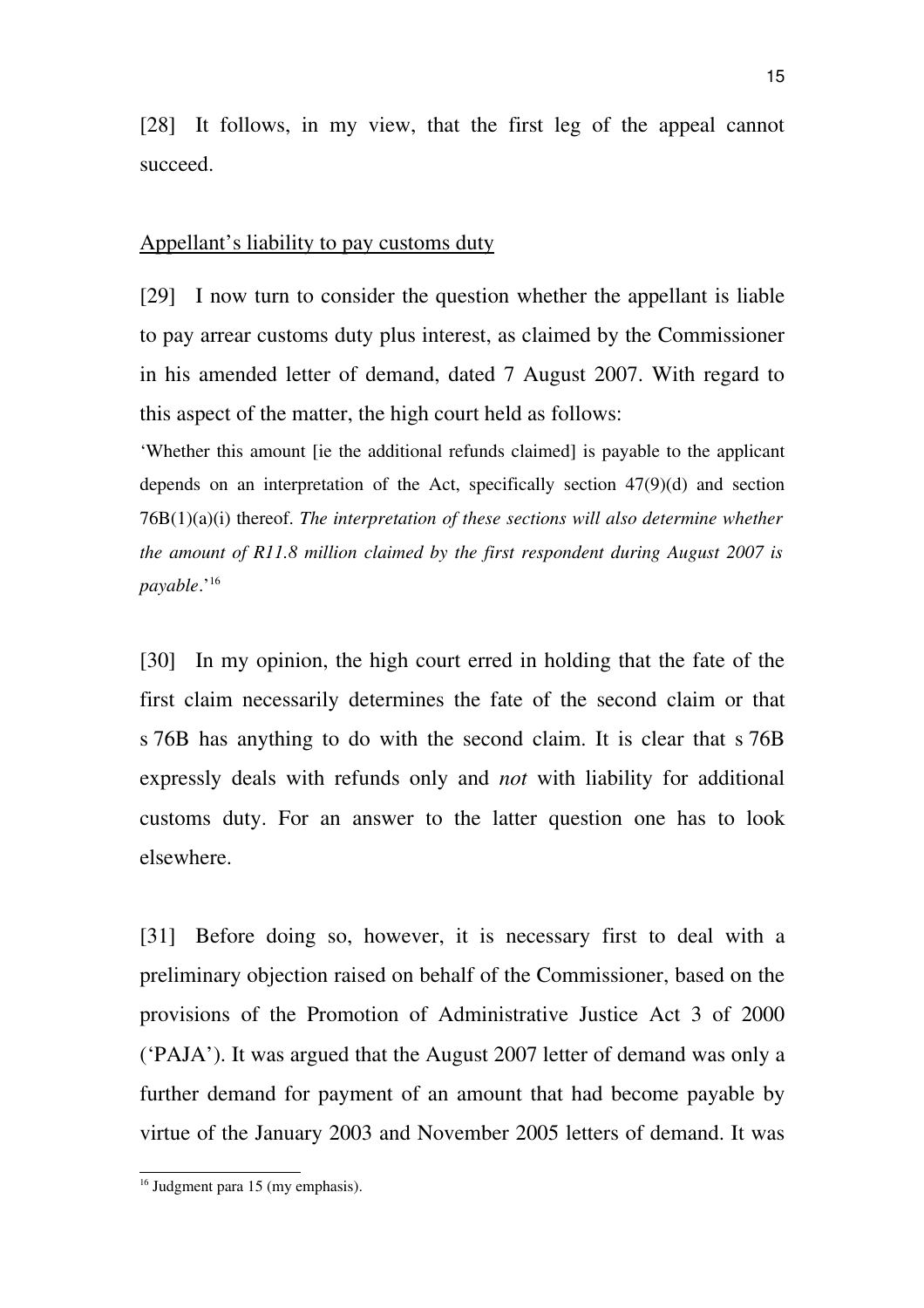those decisions of the Commissioner, so it was argued, that should have been impugned on review, as that was the action which established the appellant's liability. However, by virtue of the provisions of  $s \, 7(1)(b)$  of PAJA, any review of those decisions should have been instituted by the appellant within 180 days after the appellant 'was informed of the administrative action, became aware of the action and the reasons for it or might reasonably have been expected to have become aware of the action and the reasons', with the result, according to the Commissioner, that the appellant's right to impugn those decisions had become time-barred.

[32] The answer to this argument is that, in resisting the Commissioner's demand for payment of arrear import duty, the appellant is not invoking judicial review as a remedy to set aside an unlawful administrative act; instead, it is raising a 'defensive' or 'collateral' challenge to the validity of an administrative act, by which is meant 'a challenge to the validity of the administrative act that is raised in proceedings that are not designed directly to impeach the validity of the administrative act'.[17](#page-15-0) As it was put by Scott J in *National Industrial Council for the Iron, Steel, Engineering & Metallurgical Industry v Photocircuit SA (Pty) Ltd & others*: [18](#page-15-1)

'But the validity of administrative acts and subordinate legislation can be challenged not only directly in review proceedings, but also indirectly or, as is sometimes said, collaterally, ie in "proceedings which are not themselves designed to impeach the validity of some administrative act or order" (Wade *Administrative Law* 6th ed at 331). Obvious examples are enforcement proceedings and criminal prosecutions, the latter, according to *Baxter (op cit at 706)*, being "one of the hardiest methods of securing review". In such proceedings, therefore, the need for judicial scrutiny of an

<span id="page-15-0"></span><sup>17</sup> *Oudekraal Estates (Pty) Ltd v City of Cape Town & others* 2004 (6) SA 222 (SCA) para 32 (footnote 22).

<span id="page-15-1"></span><sup>18</sup> 1993 (2) SA 245 (C) at 252J–253D, referred to with approval in *Oudekraal* para 33.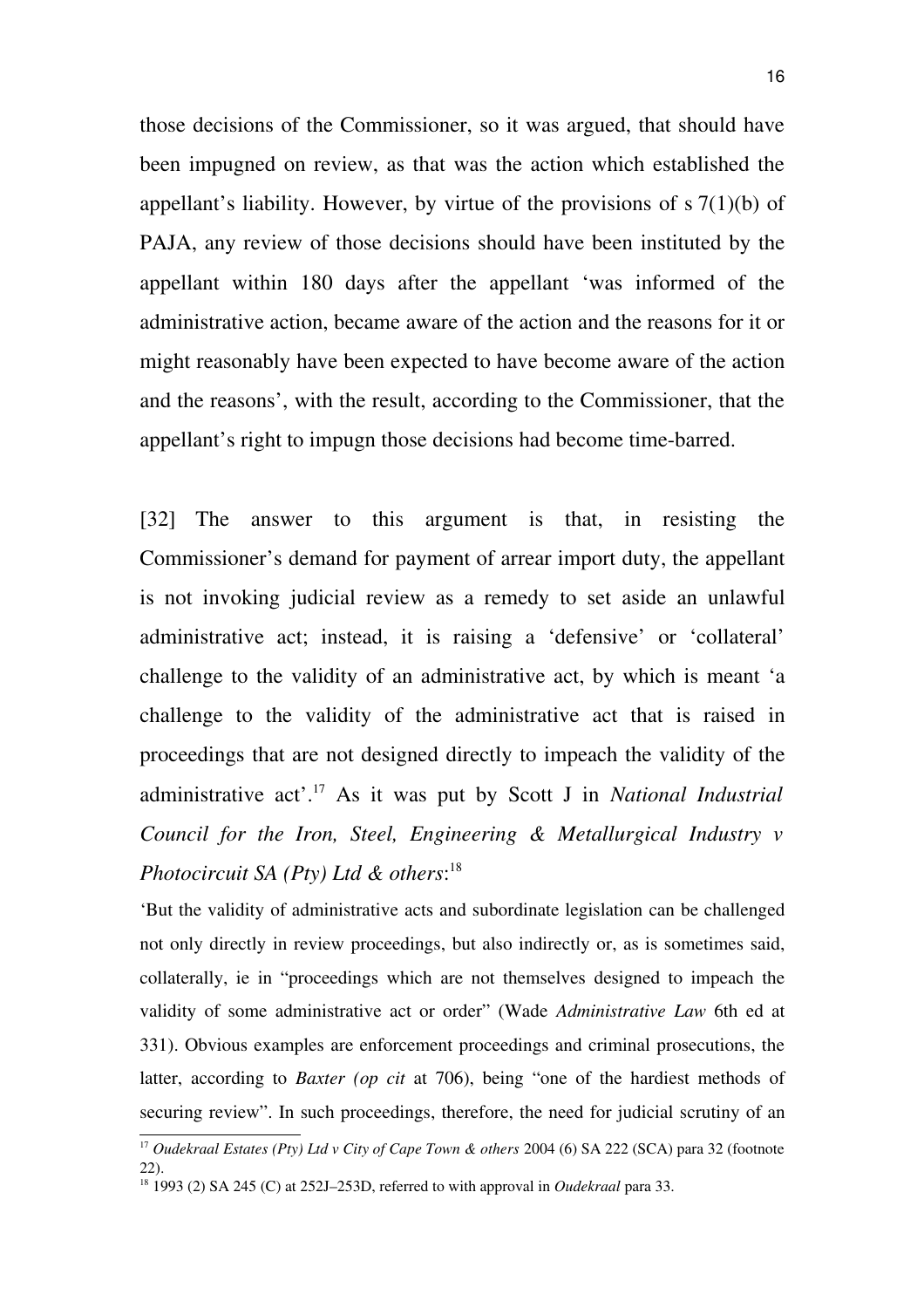administrative act or subordinate legislation arises not for the purpose of affording a discretionary remedy, viz review or a declaratory order, but for the purpose of determining the entitlement of the party seeking enforcement, or the guilt or innocence of an accused person. The defendant or accused in such proceedings cannot, it seems to me, be precluded from raising invalidity as a defence merely on the grounds of delay. Indeed, if the position were otherwise it would be akin to a defence to a claim becoming prescribed before the claim itself, which would be untenable (cf *McDaid v De Villiers* 1942 CPD 220 and for comment thereon, see De Wet and Yeats *Kontraktereg en Handelsreg* 4th ed at 273). In practice, therefore, administrative acts and subordinate legislation are "reviewed" in criminal and enforcement proceedings, in some cases many years after they were performed or promulgated . . . .'

[33] In this instance, the Commissioner is seeking to coerce the appellant into compliance with its demands for payment of import duty. In an attempt to defend itself against such coercive power, the appellant is mounting a collateral challenge to the validity of the underlying administrative act on which such power is purported to be exercised.<sup>[19](#page-16-0)</sup> In these circumstances, a defence based on delay – whether under the common law or PAJA – is simply not available.

[34] Turning now to the merits of the Commissioner's claim, he relied heavily on the presumption that a statute ordinarily does not apply with retrospective effect.[20](#page-16-1) Reference was made in this context to the principle in *Bell v Voorsitter van die Rasklassifikasieraad & andere*<sup>[21](#page-16-2)</sup> in support of an argument that in the absence of a clear intention to the contrary, a

<span id="page-16-0"></span><sup>19</sup> Cf *Oudekraal* above, *loc cit*.

<span id="page-16-1"></span> $20$  25(1) Lawsa (1st reissue) para 329.

<span id="page-16-2"></span><sup>21</sup> 1968 (2) SA 678 (A) at 683D–G. See also *S v Mhlungu & others* 1995 (3) SA 867 (CC) paras 65–67; *Unitrans Passenger (Pty) Ltd t/a Greyhound Coach Lines v Chairman, National Transport Commission & others; Transnet Ltd (Autonet Division) v Chairman, National Transport Commission & others* 1999 (4) SA 1 (SCA) paras 18–19.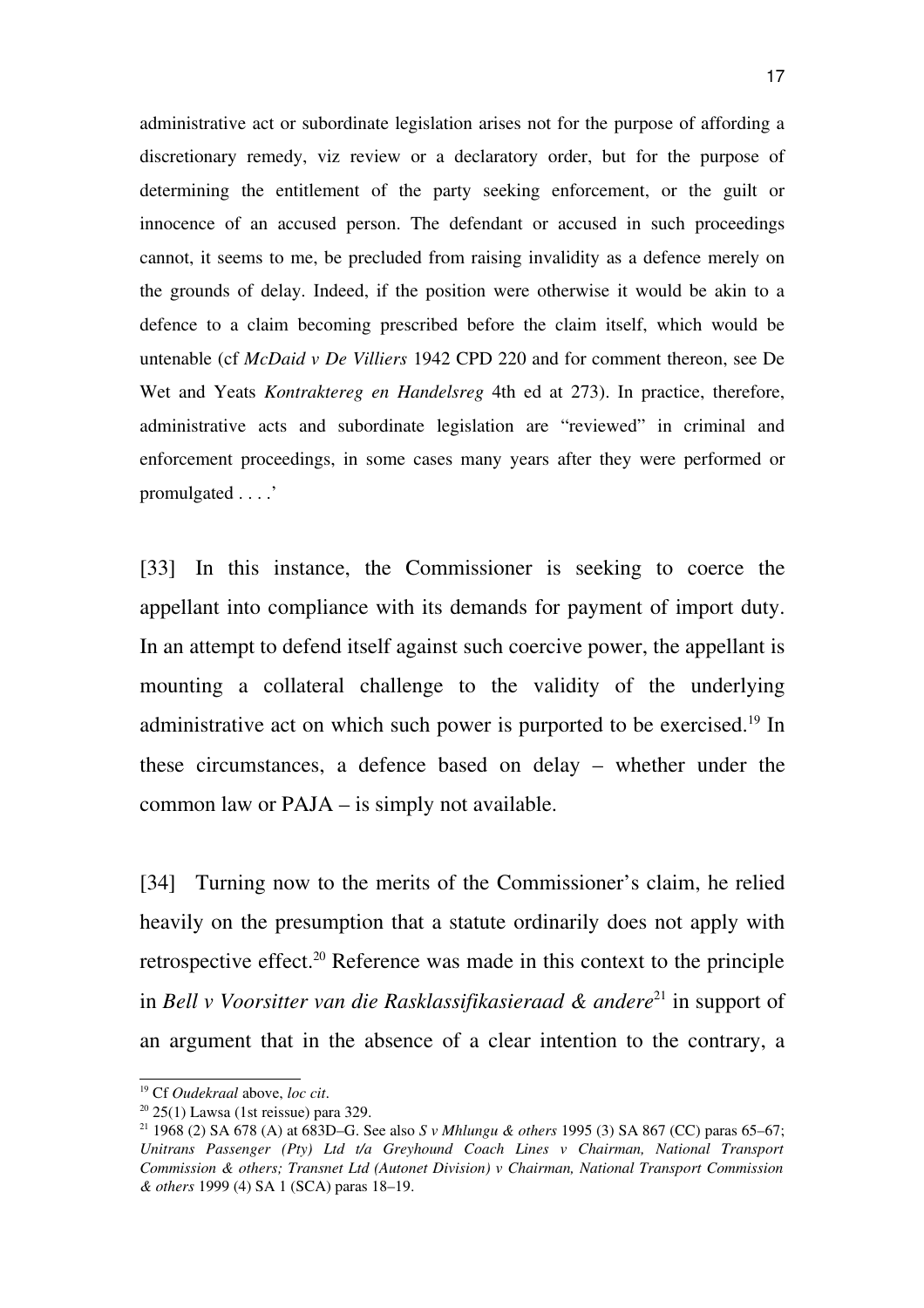retrospective decision is not to be treated as affecting actions or transactions that have already been finalised, stand to be finalised in due course, or which are the subject of pending litigation. In developing this argument, reliance was also placed on the wording of s 47(9)(b) as it read at the relevant time, prior to its amendment in 2003 and 2007:

'Any determination so made shall, subject to appeal to the Court, be deemed to be correct for the purposes of this Act, and any amount due in terms of any such determination shall remain payable *as long as such determination remains in force*.' (My emphasis.)

According to the Commissioner, therefore, the appellant remains liable for payment of customs duty in respect of the period 1 November 2000 to 1 February 2002, during which the incorrect determination remained in force.

[35] I cannot accept this argument. It is settled law that the presumption against retrospectivity can be rebutted, inter alia, where the retrospective operation of a statute or a decision is provided for, either expressly or by necessary implication.<sup>[22](#page-17-0)</sup> Thus, even pending legal proceedings may be affected by a retrospective amendment where such an intention is clear.[23](#page-17-1)

[36] Here,  $s \frac{47(9)}{d}$  (ii) of the Act specifically provides that an amendment or new determination may be made 'with effect from' an earlier date; in other words, there is a clear intention that the new determination is deemed to have become operative at the earlier date. What was intended, in other words, was true 'retro-activity', or retrospectivity in the 'strong' sense.<sup>[24](#page-17-2)</sup> Applied to the present scenario, the

<span id="page-17-0"></span> $22$  25(1) Lawsa 1st reissue (2001) para 329.

<span id="page-17-1"></span><sup>23</sup> Compare in this regard *Bartman v Dempers* 1952 (2) SA 577 (A) at 582A–D.

<span id="page-17-2"></span><sup>24</sup> Cf *Unitrans* case, above, para 13; *National Director of Public Prosecutions v Carolus & others* 2000 (1) SA 1127 (SCA) paras 33–35.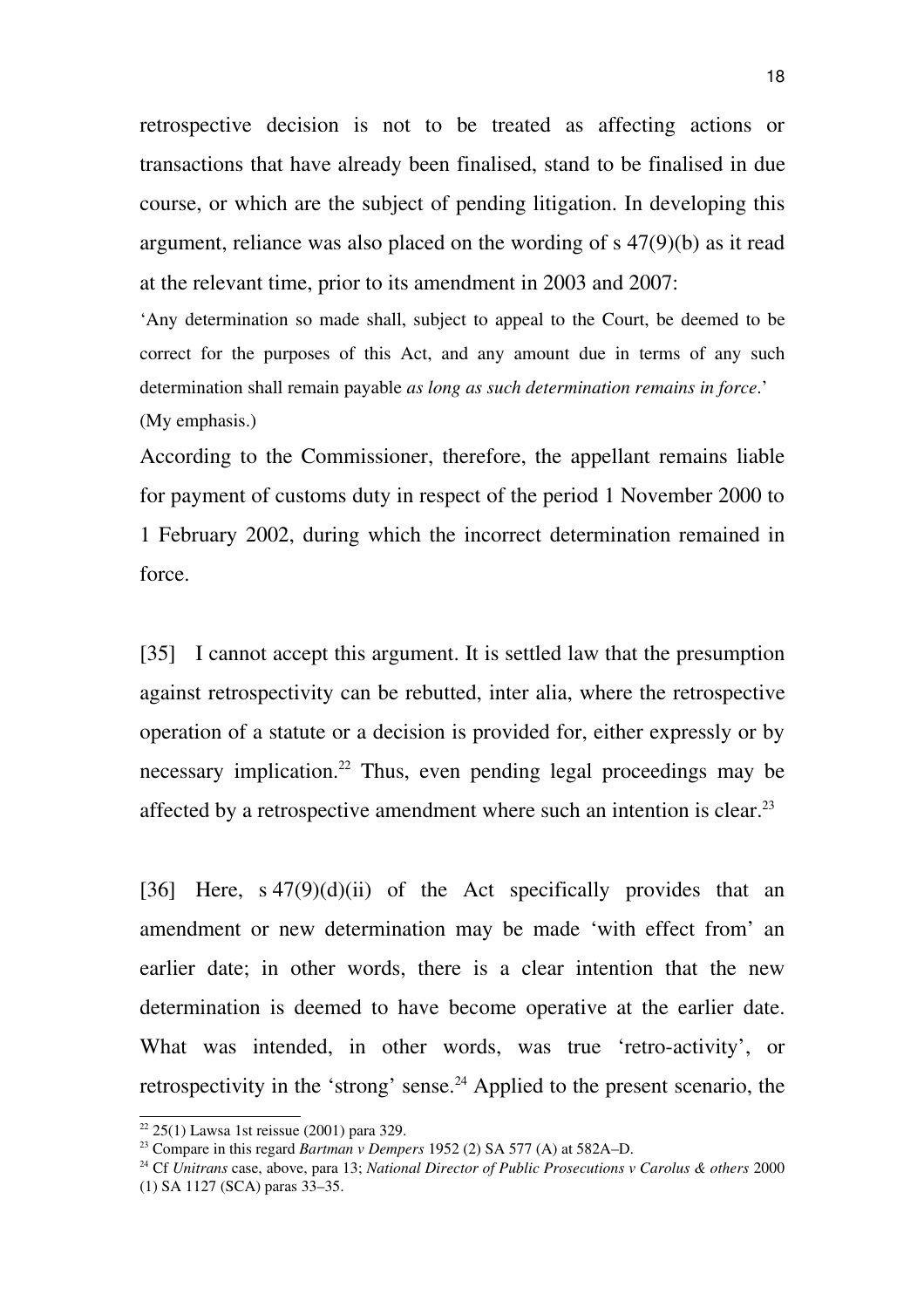new determination took effect and became operative *ex tunc*, ie with effect from 9 April 1991. To hold otherwise would be to negate entirely the effect of the retrospectivity of the 2006 determination and would render the words 'with effect from' meaningless. Having said that, however, it needs to be emphasised that the retrospective effect of the new determination does not affect completed transactions, but only applies in respect of uncompleted transactions, such as the Commissioner's demand for unpaid customs duty in this instance. The dispute in that regard has been ongoing for a long period and it is truly one that is covered under the rubric of pending legal proceedings.

[37] Moreover, in seeking payment of arrear import duty from the appellant, the Commissioner is effectively relying on and seeking to enforce his own mistakes, starting with the incorrect 1991 determination, followed by the incorrect 2003 determination, followed by his subsequent incorrect fixing of the effective date as being April 2003, instead of April 1991. The fact of the matter is that none of these incorrect determinations should have been made. To allow the Commissioner now, in pursuing the demand for payment, to rely on such mistakes would not only be grossly unreasonable, but would offend against the principle of legality itself.

[38] For these reasons, I conclude that the appellant is not liable for the arrear customs duty or interest claimed by the Commissioner in the letter of demand, dated 7 August 2007. It follows that the appellant is entitled to a declaratory order to that effect.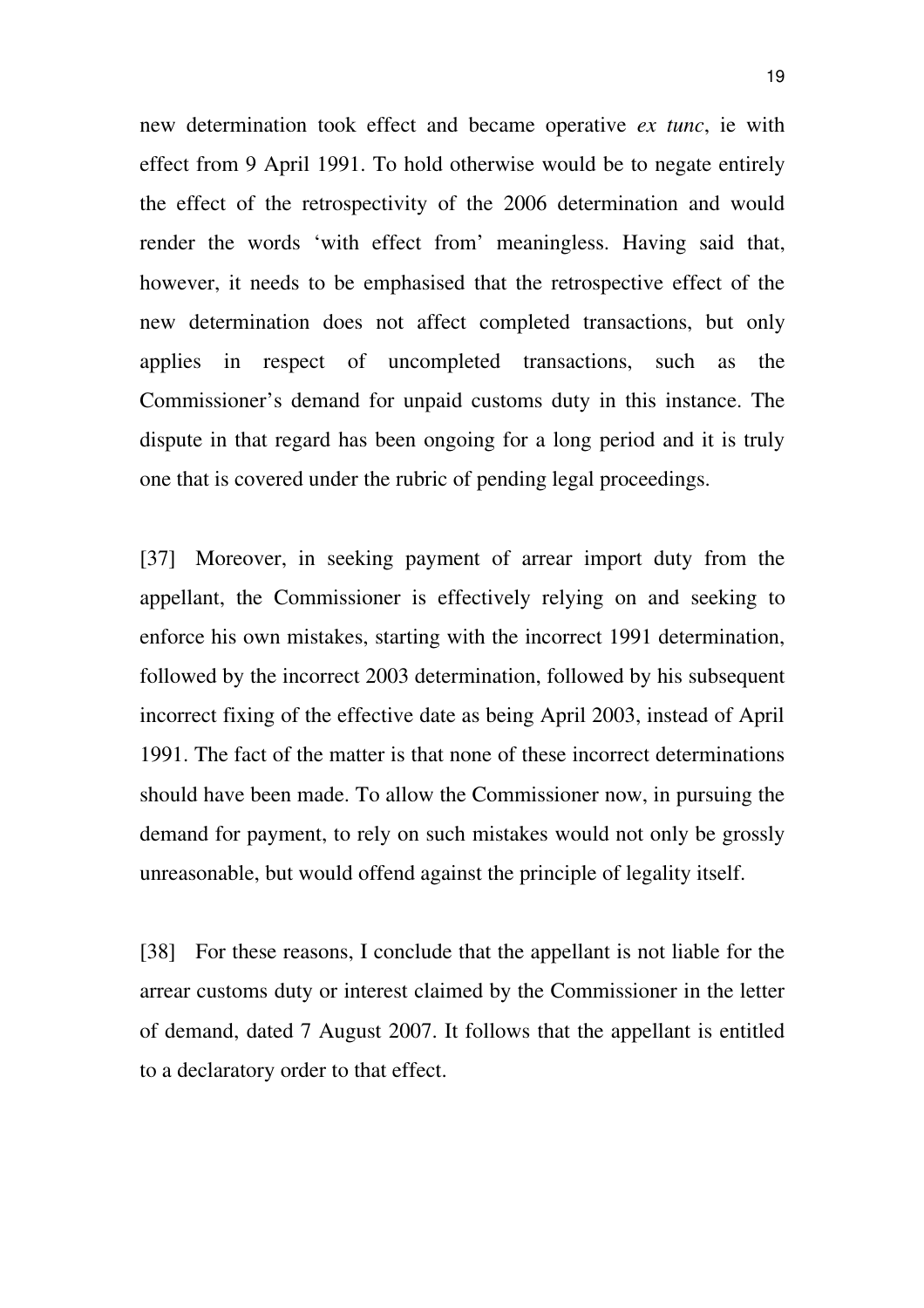[39] To the extent that it has succeeded in resisting payment of the amount claimed by the Commissioner, the appellant has been substantially successful on appeal and is accordingly entitled to the costs of the appeal, including the costs of two counsel.

## Order

- [40] The following order is issued:
- 1. The appeal is upheld to the following extent:
- 1.1 Paragraph 2 of the order of the high court is set aside and replaced with the following:
	- '2.1 Prayer 3.2 of the notice of motion is dismissed together with the costs incurred in respect of the relief set out in that paragraph.
	- 2.2 It is declared that the amount of customs duty (R3 598 971,70) and interest thereon (R1 890 959,72), demanded from the applicant in the first respondent's letter of demand dated 10 August 2007 (annexure FA27 to the founding affidavit) is not payable by the applicant to the first respondent.'
- 1.2 Paragraph 3.4 of the order of the high court is amended to read:
	- '3.4 pay the applicant's costs incurred in respect of the relief set out in paragraphs 2.2, 3.1, 3.2 and 3.3 above, such costs to include the costs consequent upon the employment of two counsel.'
- 2. The first respondent is ordered to pay the costs of the appeal, including the costs of two counsel.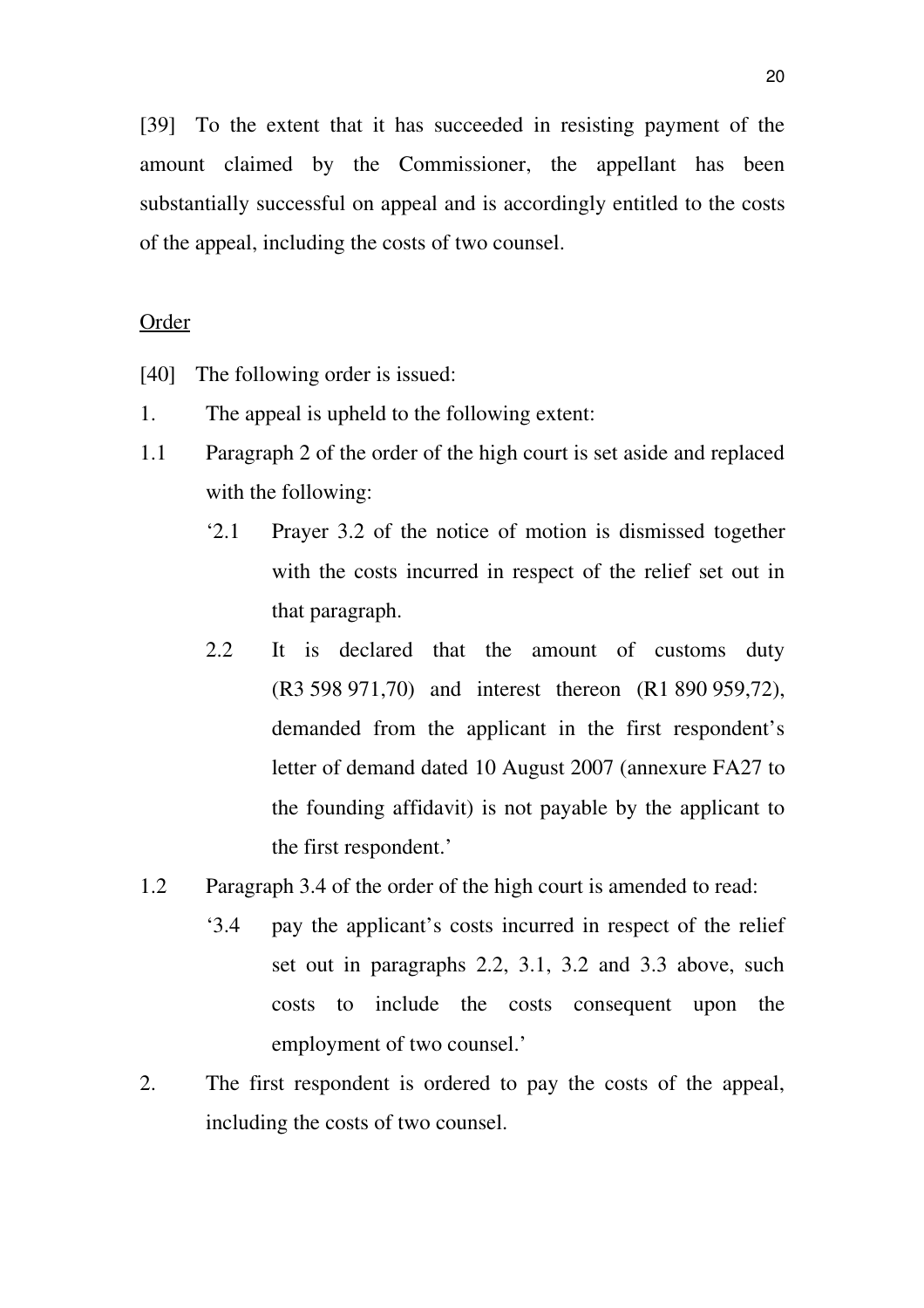B M GRIESEL Acting Judge of Appeal

<u> 1980 - Johann Barbara, martxa amerikan per</u>